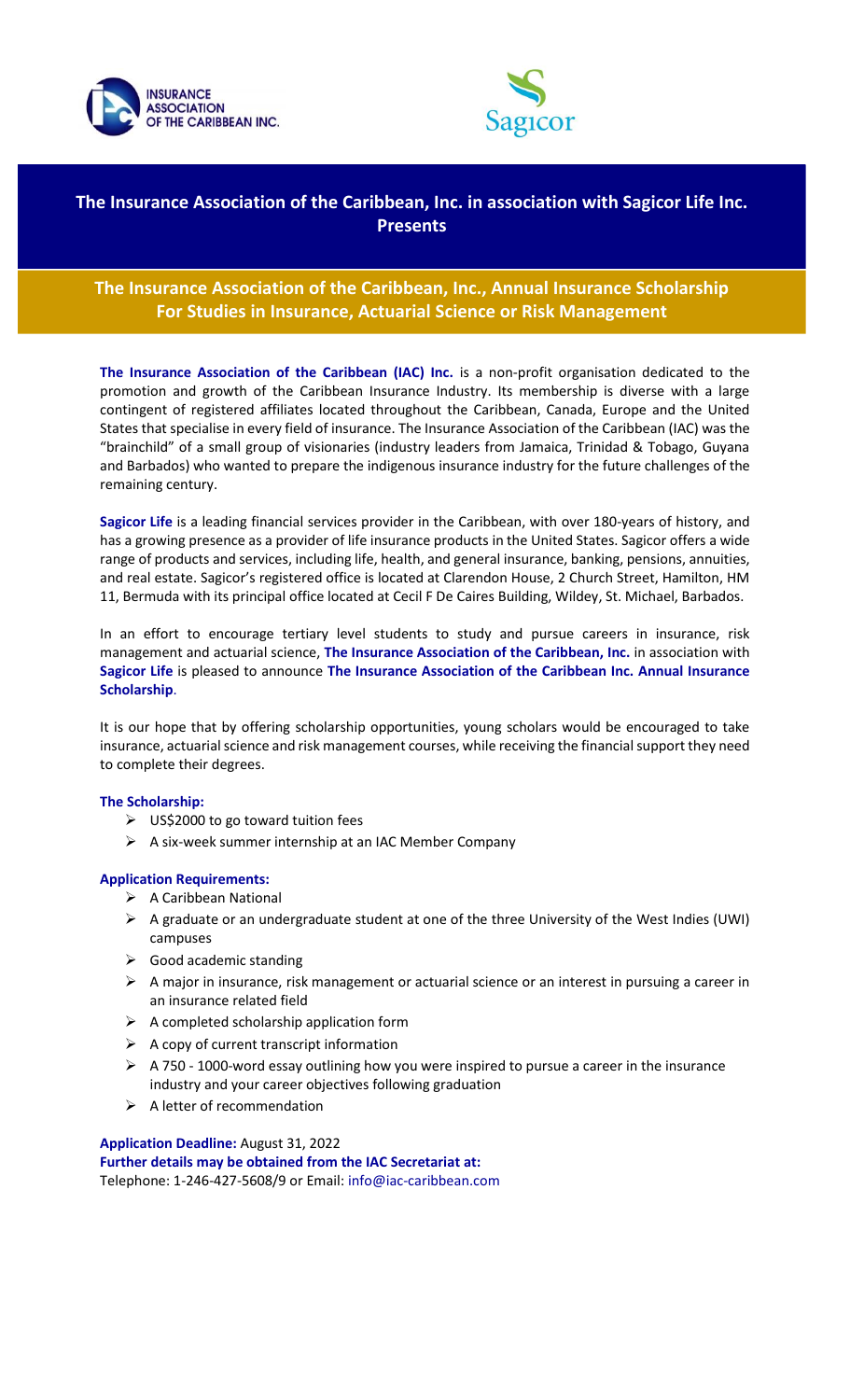# **SCHOLARSHIP APPLICATION FORM The Insurance Association of the Caribbean, Inc. Annual Insurance Scholarship for Studies in Insurance, Actuarial Science or Risk Management**



**This form must be completed and submitted with all required documentation.**

| 1. Personal details                                            |                             |         |        |                                                                                |        |                    |     |            |  |
|----------------------------------------------------------------|-----------------------------|---------|--------|--------------------------------------------------------------------------------|--------|--------------------|-----|------------|--|
| Title                                                          | <b>Family Name</b>          |         |        |                                                                                |        | <b>Given Names</b> |     |            |  |
| Gender                                                         | Male                        |         | Female |                                                                                |        | Date of Birth      |     |            |  |
| Citizenship                                                    | Please specify nationality: |         |        |                                                                                |        |                    | Day | Month Year |  |
| Country of Birth                                               |                             |         |        |                                                                                |        |                    |     |            |  |
|                                                                |                             |         |        |                                                                                |        |                    |     |            |  |
| 2. Contact details                                             |                             |         |        |                                                                                |        |                    |     |            |  |
|                                                                |                             |         |        |                                                                                |        |                    |     |            |  |
| Email                                                          |                             |         |        |                                                                                |        |                    |     |            |  |
| <b>Mailing Address</b>                                         |                             |         |        |                                                                                |        |                    |     |            |  |
| Country                                                        |                             |         |        |                                                                                |        | Telephone (home)   |     |            |  |
| Street                                                         |                             |         |        |                                                                                |        | Telephone (work)   |     |            |  |
| City/Suburb                                                    |                             |         |        |                                                                                |        | Telephone (mobile) |     |            |  |
| Post/zip code                                                  |                             | State   |        |                                                                                |        | Facsimile          |     |            |  |
|                                                                |                             |         |        |                                                                                |        |                    |     |            |  |
| Permanent Address in home country (if applicable)              |                             |         |        |                                                                                |        |                    |     |            |  |
| Country                                                        |                             |         |        |                                                                                |        |                    |     |            |  |
| Street                                                         |                             |         |        |                                                                                |        |                    |     |            |  |
| City/Suburb                                                    |                             | State   |        |                                                                                |        |                    |     |            |  |
| Post/zip code                                                  |                             |         |        |                                                                                |        |                    |     |            |  |
|                                                                |                             |         |        |                                                                                |        |                    |     |            |  |
| 3. Intended program of study and commencement date             |                             |         |        |                                                                                |        |                    |     |            |  |
| Which                                                          |                             |         |        |                                                                                |        |                    |     |            |  |
| university/tertiary level<br>institution are you               |                             |         |        |                                                                                |        |                    |     |            |  |
| attending? What is your<br>programme level?                    |                             |         |        |                                                                                |        |                    |     |            |  |
|                                                                |                             |         |        |                                                                                |        |                    |     |            |  |
| Please state your major                                        |                             |         |        |                                                                                |        |                    |     |            |  |
|                                                                |                             |         |        |                                                                                |        |                    |     |            |  |
| I wish to commence study in the following semester             |                             |         |        |                                                                                |        |                    |     |            |  |
|                                                                | Semester 1 (September 2022) |         |        | Semester 2 (January 2023)                                                      |        |                    |     |            |  |
|                                                                |                             |         |        |                                                                                |        |                    |     |            |  |
| For Studies in Insurance, Actuarial Science or Risk Management |                             |         |        | The Insurance Association of the Caribbean, Inc., Annual Insurance Scholarship |        |                    |     |            |  |
| <b>INSURANCE</b>                                               |                             |         |        |                                                                                |        |                    |     |            |  |
| <b>ASSOCIATION</b>                                             | OF THE CARIBBEAN INC.       | Sagicor |        |                                                                                |        |                    |     |            |  |
|                                                                |                             |         |        |                                                                                | Page 1 |                    |     |            |  |